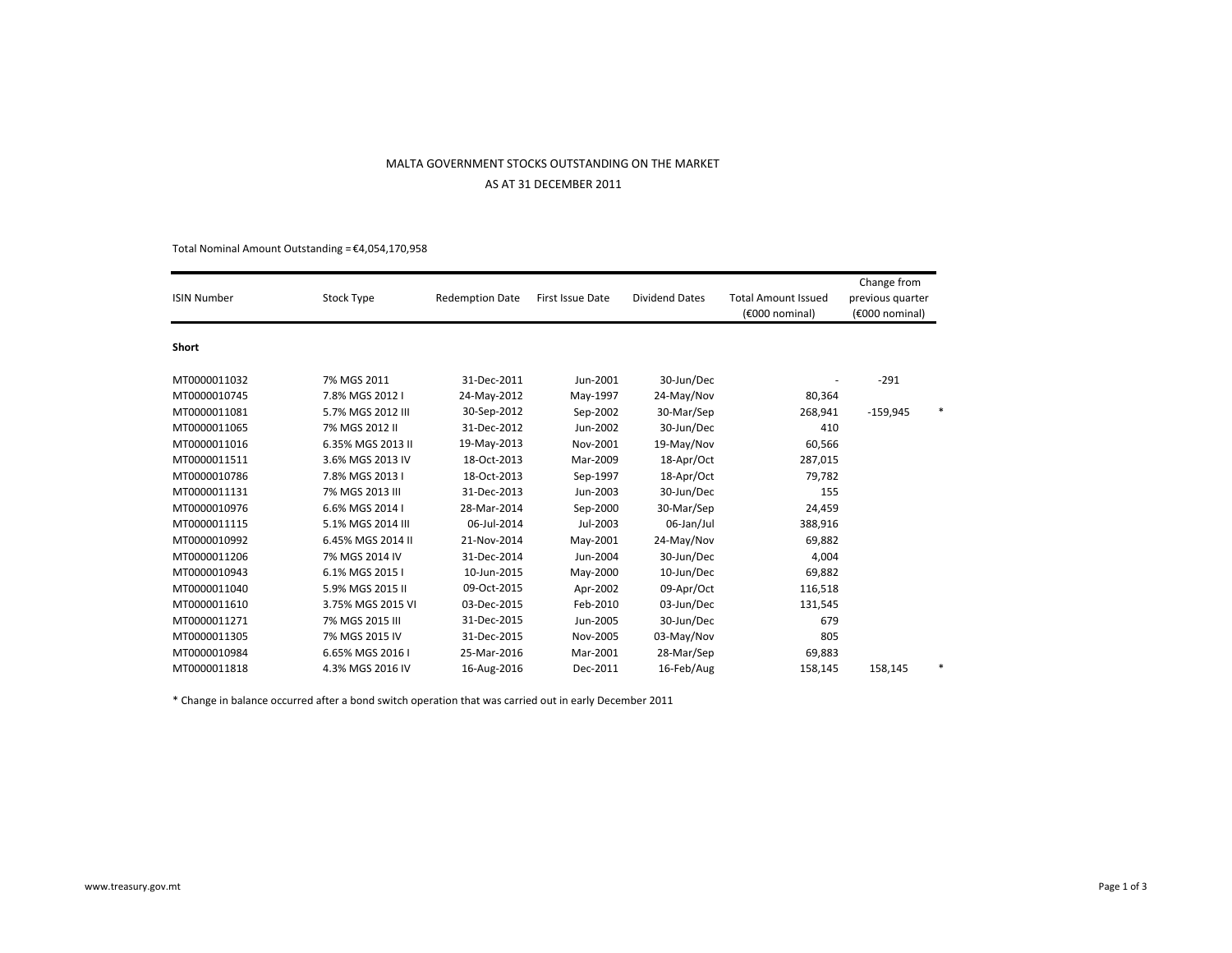| <b>ISIN Number</b>                          | Stock Type       | <b>Redemption Date</b> | <b>First Issue Date</b> | <b>Dividend Dates</b> | <b>Total Amount Issued</b><br>(€000 nominal) | Change from<br>previous quarter<br>(€000 nominal) |
|---------------------------------------------|------------------|------------------------|-------------------------|-----------------------|----------------------------------------------|---------------------------------------------------|
| Short (cont.)                               |                  |                        |                         |                       |                                              |                                                   |
| MT0000011149                                | 4.8% MGS 2016 II | 26-Nov-2016            | Nov-2003                | 26-May/Nov            | 186,352                                      |                                                   |
| MT0000011321                                | 7% MGS 2016 III  | 31-Dec-2016            | Jun-2006                | 30-Jun/Dec            | 3,391                                        |                                                   |
| MT0000011719/11776/11784 4.25% MGS 2017 III |                  | 06-Nov-2017            | Feb-2011                | 06-May/Nov            | 224,054                                      | 19,071                                            |
| MT0000011347                                | 7% MGS 2017 I    | 31-Dec-2017            | Feb-2007                | 18-Feb/Aug            | 669                                          |                                                   |
| MT0000011404                                | 7% MGS 2017 II   | 31-Dec-2017            | Jun-2007                | 30-Jun/Dec            | 10,339                                       |                                                   |
| Medium                                      |                  |                        |                         |                       |                                              |                                                   |
| MT0000010828                                | 7.8% MGS 2018 I  | 15-Jul-2018            | Jun-1998                | 15-Jan/Jul            | 163,057                                      |                                                   |
| MT0000011438                                | 7% MGS 2018 II   | 31-Dec-2018            | Apr-2008                | 18-Apr/Oct            | 327                                          |                                                   |
| MT0000011461                                | 7% MGS 2018 III  | 31-Dec-2018            | Jun-2008                | 30-Jun/Dec            | 6,543                                        |                                                   |
| MT0000010901                                | 6.6% MGS 2019 I  | 01-Sep-2019            | Aug-1999                | 01-Mar/Sep            | 102,493                                      |                                                   |
| MT0000011545                                | 7% MGS 2019 II   | 31-Dec-2019            | Jun-2009                | 30-Jun/Dec            | 13,670                                       |                                                   |
| MT0000011602                                | 4.6% MGS 2020 II | 25-Apr-2020            | Nov-2009                | 25-Apr/Oct            | 158,327                                      |                                                   |
| MT0000011370                                | 5.2% MGS 2020 I  | 10-Jun-2020            | Jun-2007                | 10-Jun/Dec            | 52,407                                       |                                                   |
| MT0000011669                                | 7% MGS 2020 III  | 31-Dec-2020            | Jun-2010                | 30-Jun/Dec            | 431                                          |                                                   |
| MT0000011164                                | 5% MGS 2021 I    | 08-Aug-2021            | May-2004                | 08-Feb/Aug            | 458,845                                      |                                                   |
| MT0000011750                                | 7% MGS 2021 II   | 31-Dec-2021            | Jun-2011                | 18-Jun/Dec            | 466                                          |                                                   |
| MT0000011768                                | 7% MGS 2021 III  | 31-Dec-2021            | Jun-2011                | 30-Jun/Dec            | 2,859                                        |                                                   |
| MT0000011172                                | 5.1% MGS 2022 I  | 16-Aug-2022            | Aug-2004                | 16-Feb/Aug            | 71,048                                       |                                                   |
| MT0000011123                                | 5.5% MGS 2023 I  | 06-Jul-2023            | Jul-2003                | 06-Jan/Jul            | 78,811                                       |                                                   |
| Long                                        |                  |                        |                         |                       |                                              |                                                   |
| MT0000011651                                | 5.25% MGS 2030 I | 23-Jun-2030            | May-2010                | 23-Jun/Dec            | 440,166                                      |                                                   |
| MT0000011792/11800                          | 5.2% MGS 2031 I  | 16-Sep-2031            | Nov-2011                | 16-Mar/Sep            | 124,917                                      | 124,917                                           |